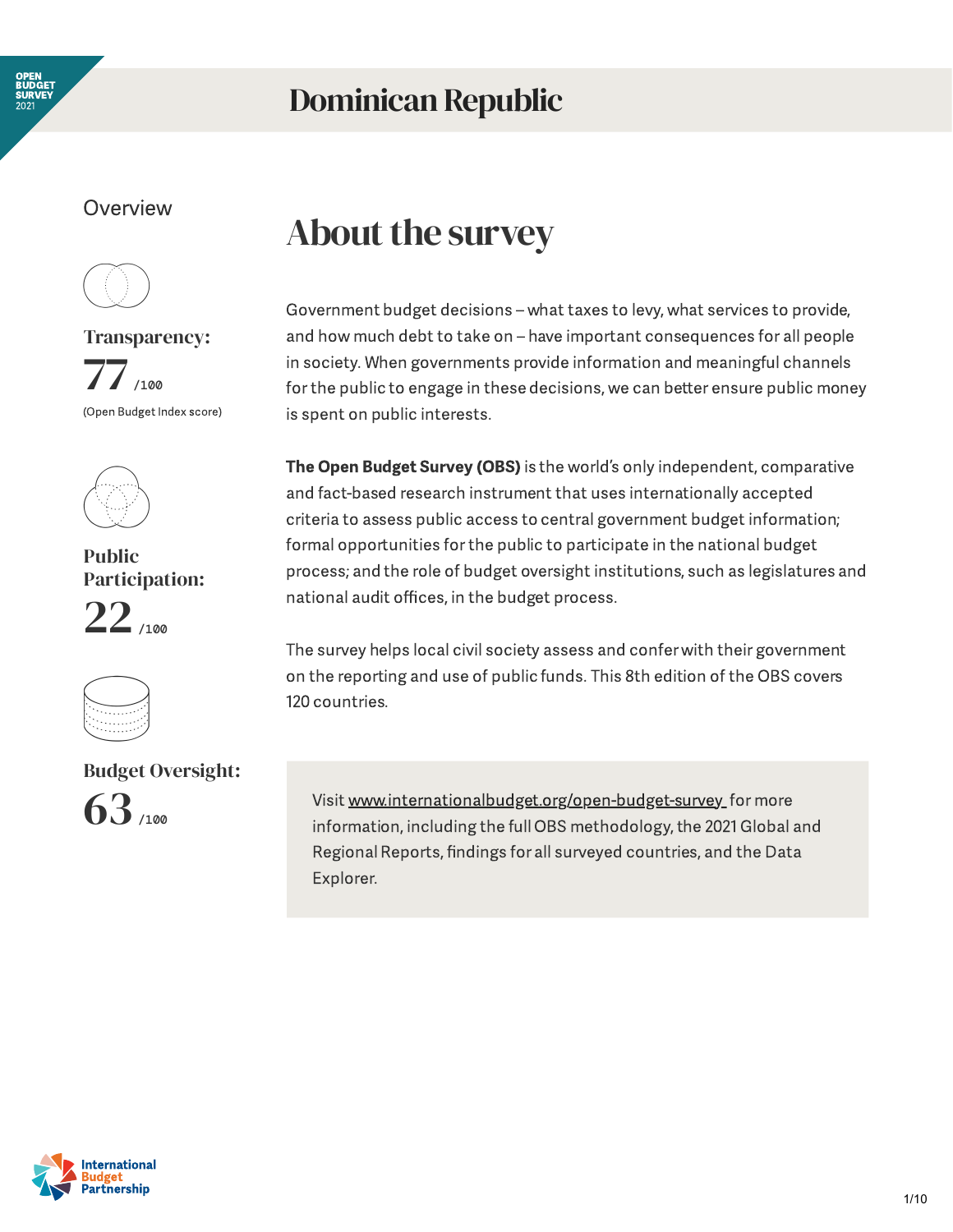### **Transparency**

This part of the OBS measures public access to information on how the central government raises and spends public resources. It assesses the online availability, timeliness, and comprehensiveness of eight key budget documents using 109 equally weighted indicators and scores each country on a scale of 0 to 100. A transparency score of 61 or above indicates a country is likely publishing enough material to support informed public debate on the budget.

Dominican Republic has a transparency score of 77 (out of 100).

### Transparency in Dominican Republic compared to others





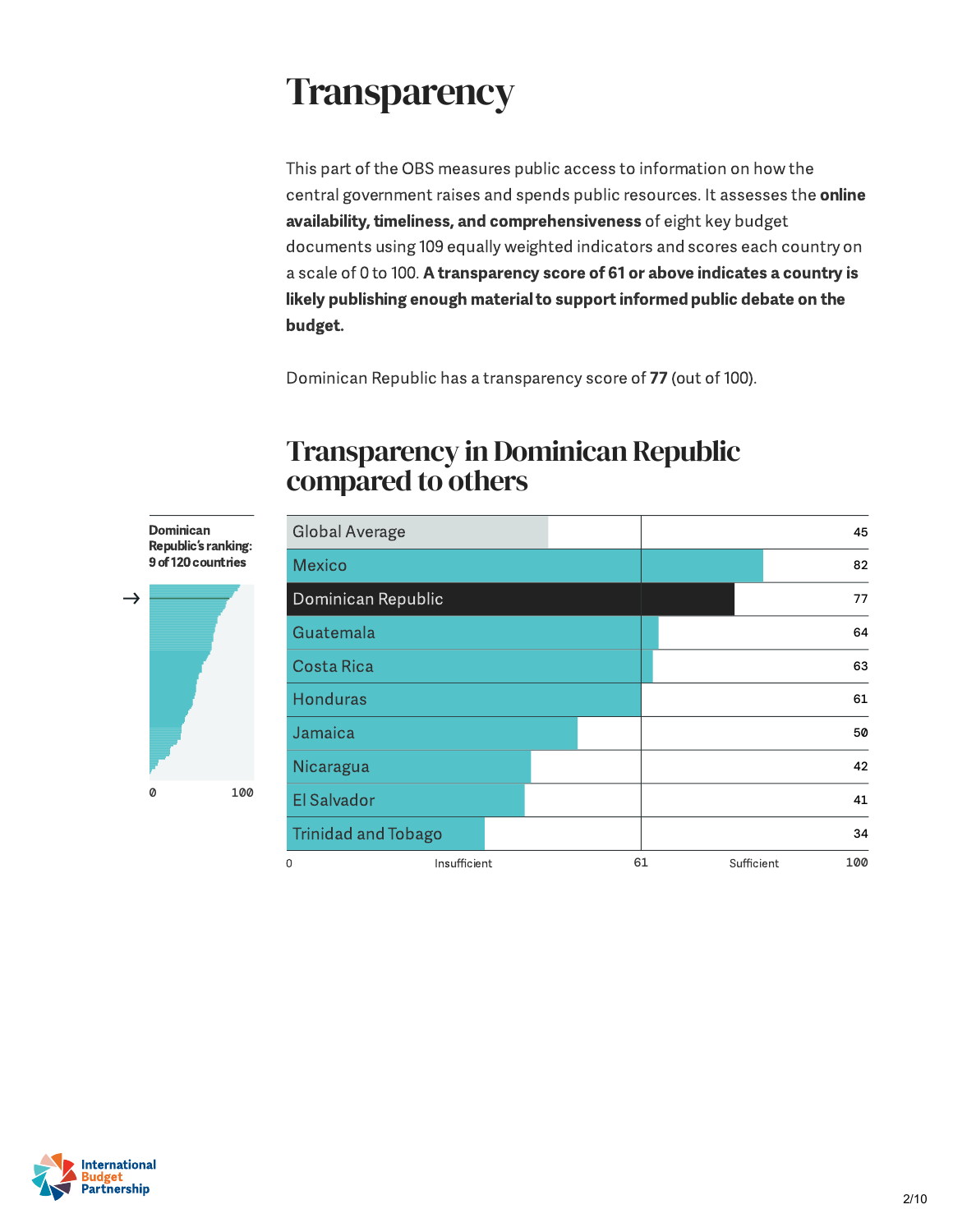# How has the transparency score for Dominican<br>Republic changed over time?



### Public availability of budget documents in Dominican Republic

| <b>Document</b>             | 2010 | 2012 | 2015 | 2017 | 2019 | 2021 |
|-----------------------------|------|------|------|------|------|------|
| Pre-Budget Statement        |      |      |      |      |      |      |
| Executive's Budget Proposal |      |      |      |      |      |      |
| <b>Enacted Budget</b>       |      |      |      |      |      |      |
| Citizens Budget             | σ    | Ø    |      |      |      |      |
| In-Year Reports             |      |      |      |      |      |      |
| Mid-Year Review             | Ø    | Ø    | Ø    |      |      |      |
| Year-End Report             |      |      |      |      |      |      |
| Audit Report                |      |      |      |      |      |      |



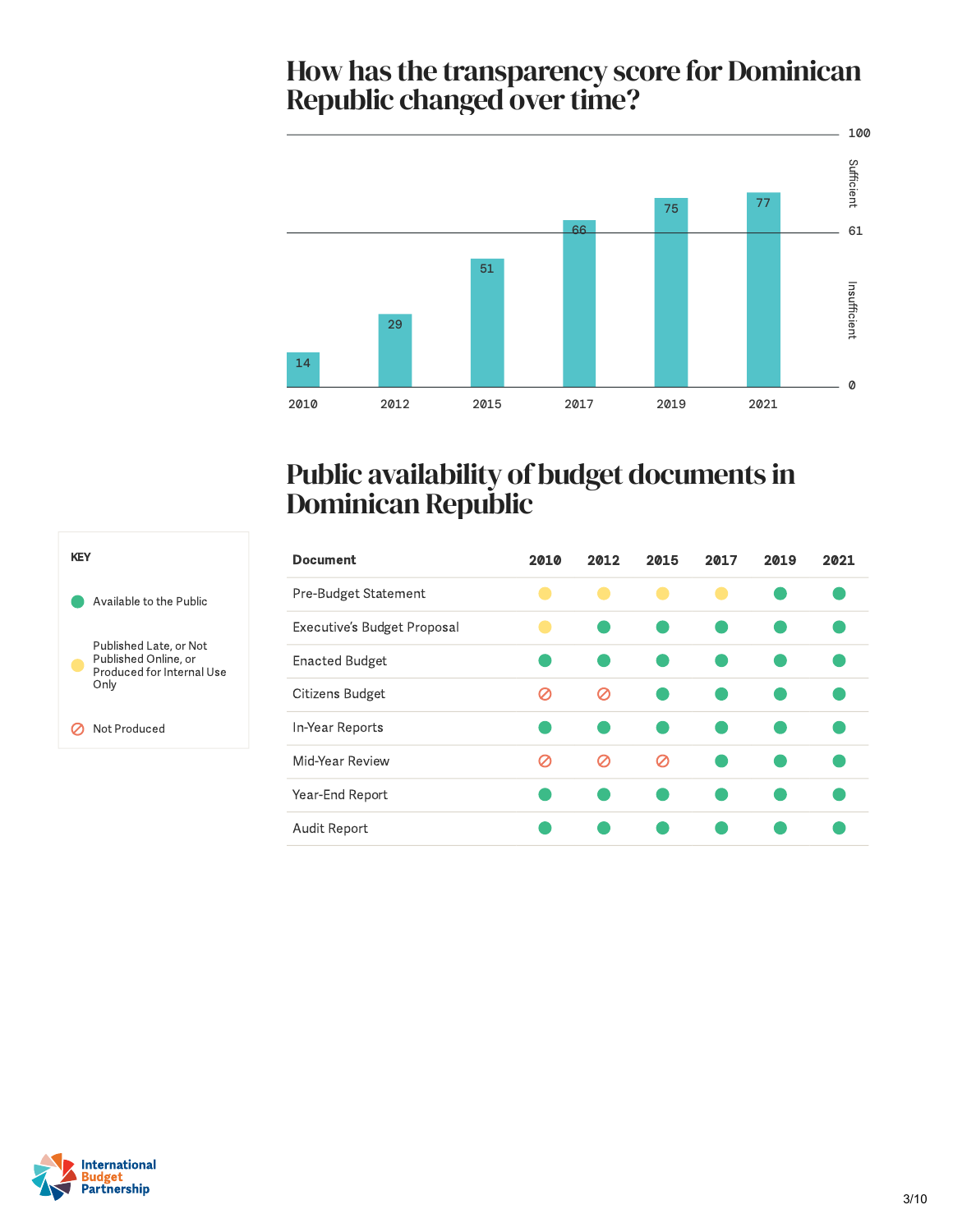### How comprehensive is the content of the key budget documents that Dominican Republic makes available to the public?

| <b>Key</b><br>budget<br>document         | <b>Document purpose and contents</b>                                                                                                                                                                                                              | <b>Fiscal</b><br>year<br>assessed | <b>Document</b><br>content<br>score |
|------------------------------------------|---------------------------------------------------------------------------------------------------------------------------------------------------------------------------------------------------------------------------------------------------|-----------------------------------|-------------------------------------|
| Pre-<br><b>Budget</b><br>Statement       | Discloses the broad parameters of fiscal policies in<br>advance of the Executive's Budget Proposal; outlines the<br>government's economic forecast, anticipated revenue,<br>expenditures, and debt.                                               | 2021                              | 78                                  |
| Executive's<br><b>Budget</b><br>Proposal | Submitted by the executive to the legislature for approval;<br>details the sources of revenue, the allocations to<br>ministries, proposed policy changes, and other<br>information important for understanding the country's<br>fiscal situation. | 2021                              | 76                                  |
| Enacted<br><b>Budget</b>                 | The budget that has been approved by the legislature.                                                                                                                                                                                             | 2021                              | 100                                 |
| Citizens<br><b>Budget</b>                | A simpler and less technical version of the government's<br>Executive's Budget Proposal or the Enacted Budget,<br>designed to convey key information to the public.                                                                               | 2021                              | 92                                  |
| In-Year<br>Reports                       | Include information on actual revenues collected, actual<br>expenditures made, and debt incurred at different<br>intervals; issued quarterly or monthly.                                                                                          | 2020                              | 93                                  |
| Mid-Year<br>Review                       | A comprehensive update on the implementation of the<br>budget as of the middle of the fiscal year; includes a<br>review of economic assumptions and an updated forecast<br>of budget outcomes.                                                    | 2020                              | 85                                  |
| Year-End<br>Report                       | Describes the situation of the government's accounts at<br>the end of the fiscal year and, ideally, an evaluation of the<br>progress made toward achieving the budget's policy<br>goals.                                                          | 2019                              | 71                                  |
| Audit<br>Report                          | Issued by the supreme audit institution, this document<br>examines the soundness and completeness of the<br>government's year-end accounts.                                                                                                       | 2019                              | 33                                  |

Dominican Republic's transparency score of 77 in the OBS 2021 is near its score in 2019.



KEY

61-100 / 100

41-60 / 100

 $1-40 / 100$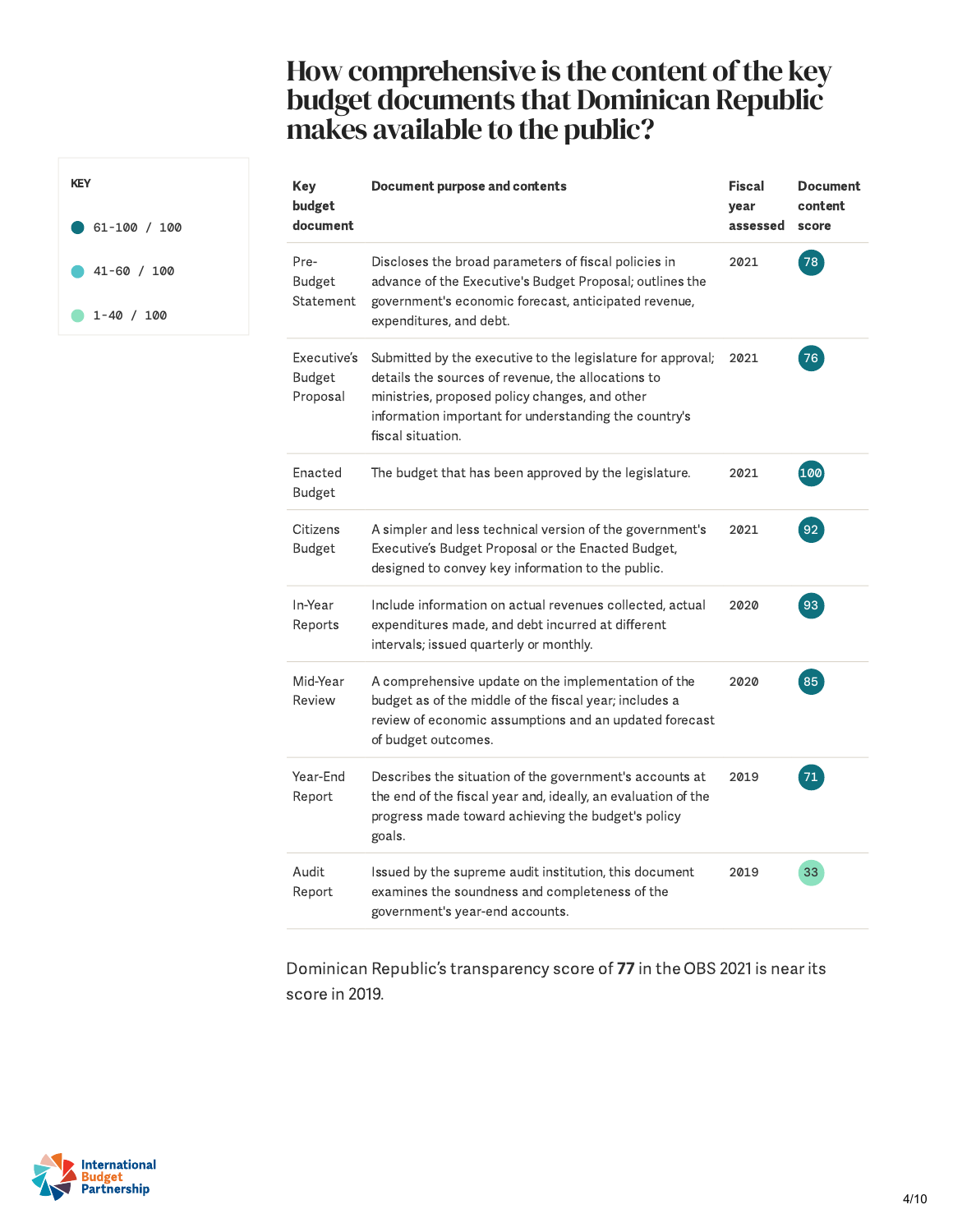Dominican Republic should prioritize the following actions to improve budget transparency:

- Recommendations<br>
Dominican Republic should prioritize the following actions to improve budget<br>
transparency.<br>
 Improve the comprehensiveness of the Audit Report. This could be<br>
achieved by including an executive is addres • Improve the comprehensiveness of the Audit Report. This could be achieved by including an executive summary and by providing information on steps taken by the executive to address audit recommendations.
- Improve the comprehensiveness of information regarding debt and estimates for individual sources of revenue.

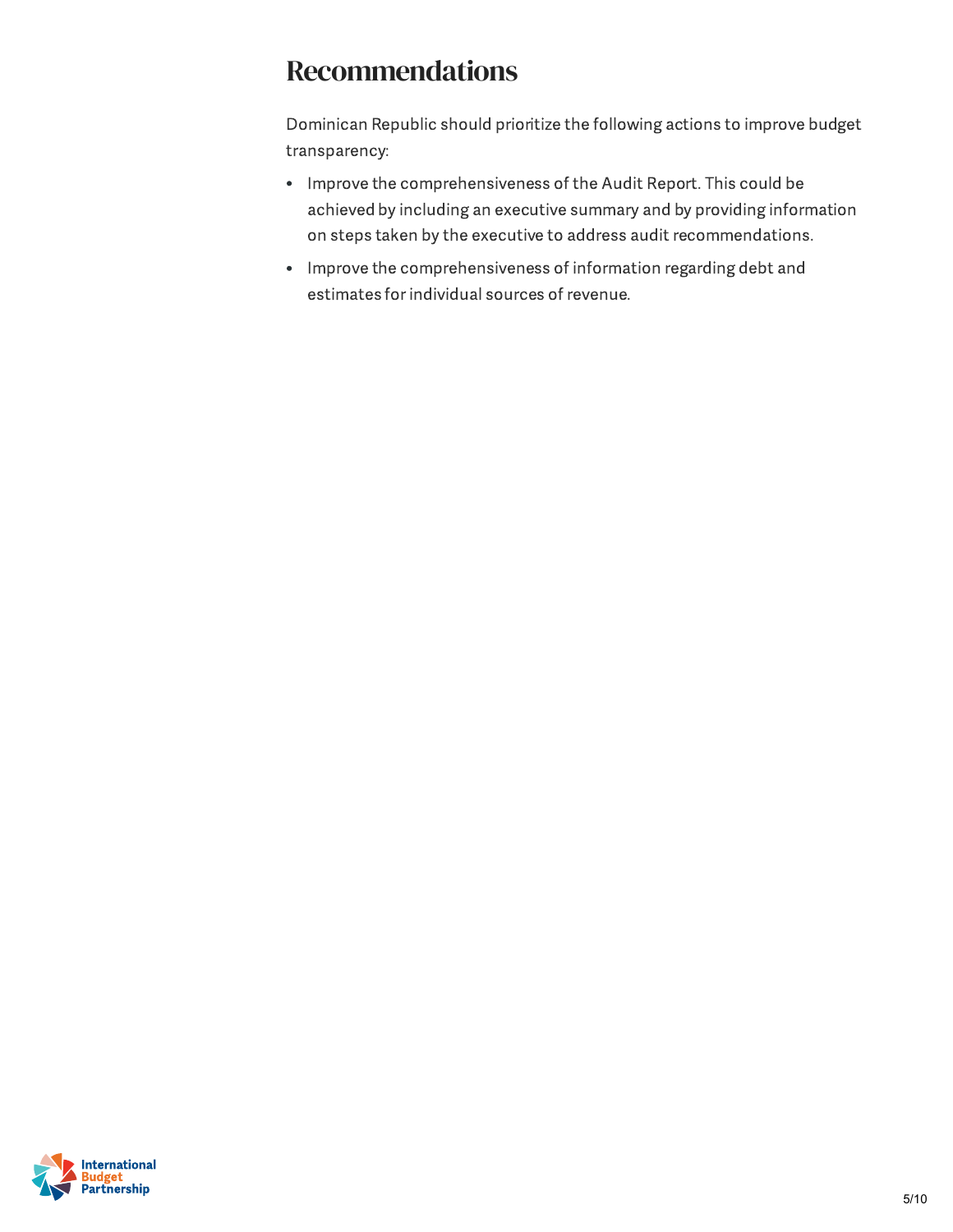## Public Participation

The OBS assesses the formal opportunities offered to the public for meaningful participation in the different stages of the budget process. It examines the practices of the central government's executive, the legislature, and the supreme audit institution (SAI) using 18 equally weighted indicators, aligned with the Global Initiative for Fiscal [Transparency](https://fiscaltransparency.net/public-participation-principles-and-guide/) 's Principles of Public Participation in Fiscal Policies, and scores each country on a scale from 0 to 100.

Dominican Republic has a public participation score of 22 (out of 100).

### Public participation in Dominican Republic compared to others

| <b>Global Average</b>      |              |    | 14                |
|----------------------------|--------------|----|-------------------|
| <b>Mexico</b>              |              |    | 22                |
| Dominican Republic         |              |    | 22                |
| El Salvador                |              |    | 20                |
| Guatemala                  |              |    | 19                |
| Jamaica                    |              |    | 18                |
| <b>Honduras</b>            |              |    | 17                |
| Costa Rica                 |              |    | 9                 |
| Nicaragua                  |              |    | $\overline{7}$    |
| <b>Trinidad and Tobago</b> |              |    | $\overline{7}$    |
| 0                          | Insufficient | 61 | 100<br>Sufficient |

For more information, see [here](https://www.fiscaltransparency.net/case-studies/) for innovative public participation practices around the world.

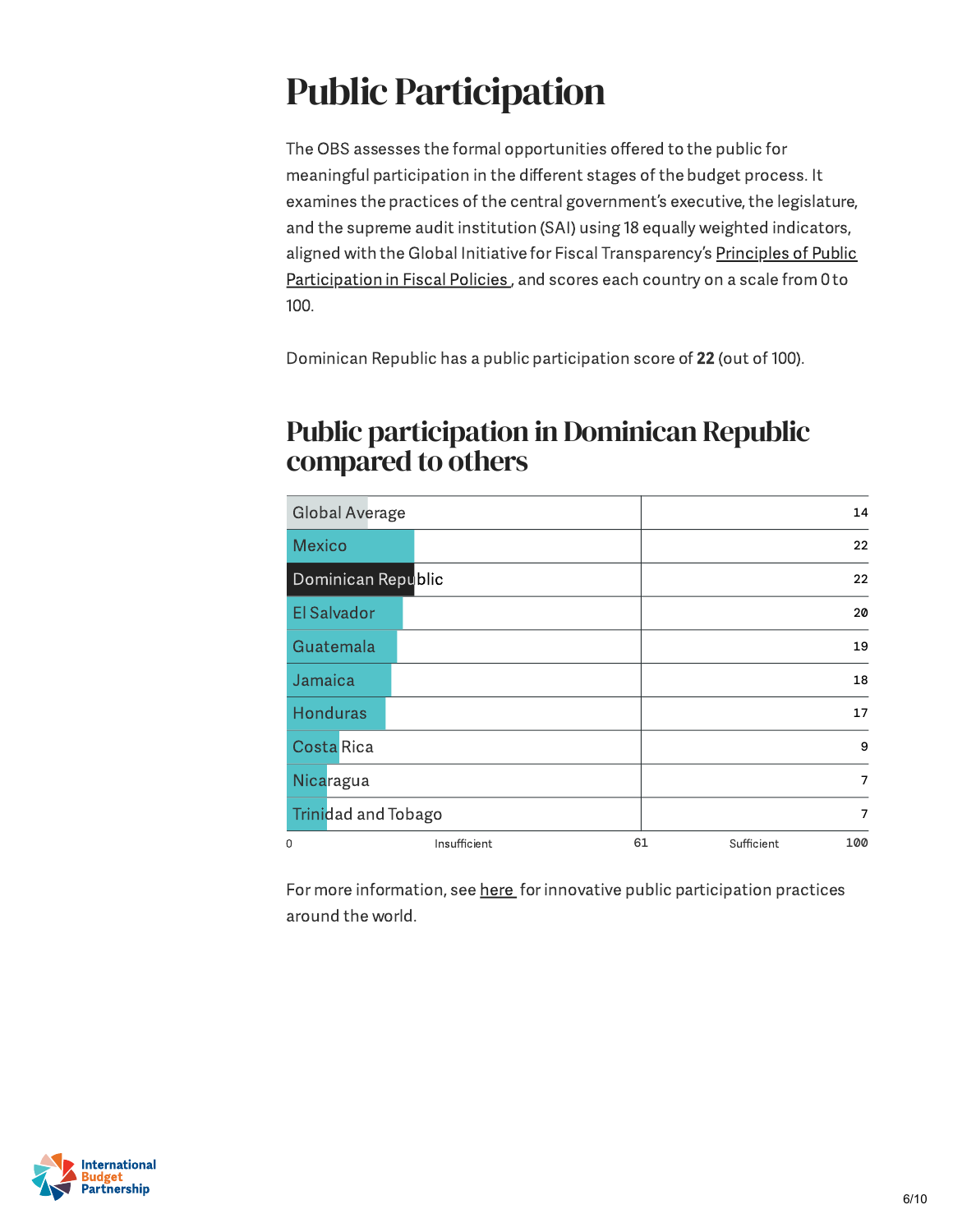# in the budget process



#### Recommendations

Dominican Republic's Ministerio de Hacienda has established public consultations during budget implementation but, to further strengthen public participation in the budget process, should also prioritize the following actions:

- Develop and pilot mechanisms to engage the public during budget formulation
- Expand mechanisms during budget implementation to engage any civil society organization or member of the public who wishes to participate.
- Actively engage with vulnerable and underrepresented communities, directly or through civil society organizations representing them.

Dominican Republic's Congreso Nacional should prioritize the following actions:

- Allow members of the public or civil society organizations to participate and intervene during the hearings on the proposed budget before its approval.
- Allow members of the public or civil society organizations to participate and intervene during the hearings on the Audit Report.

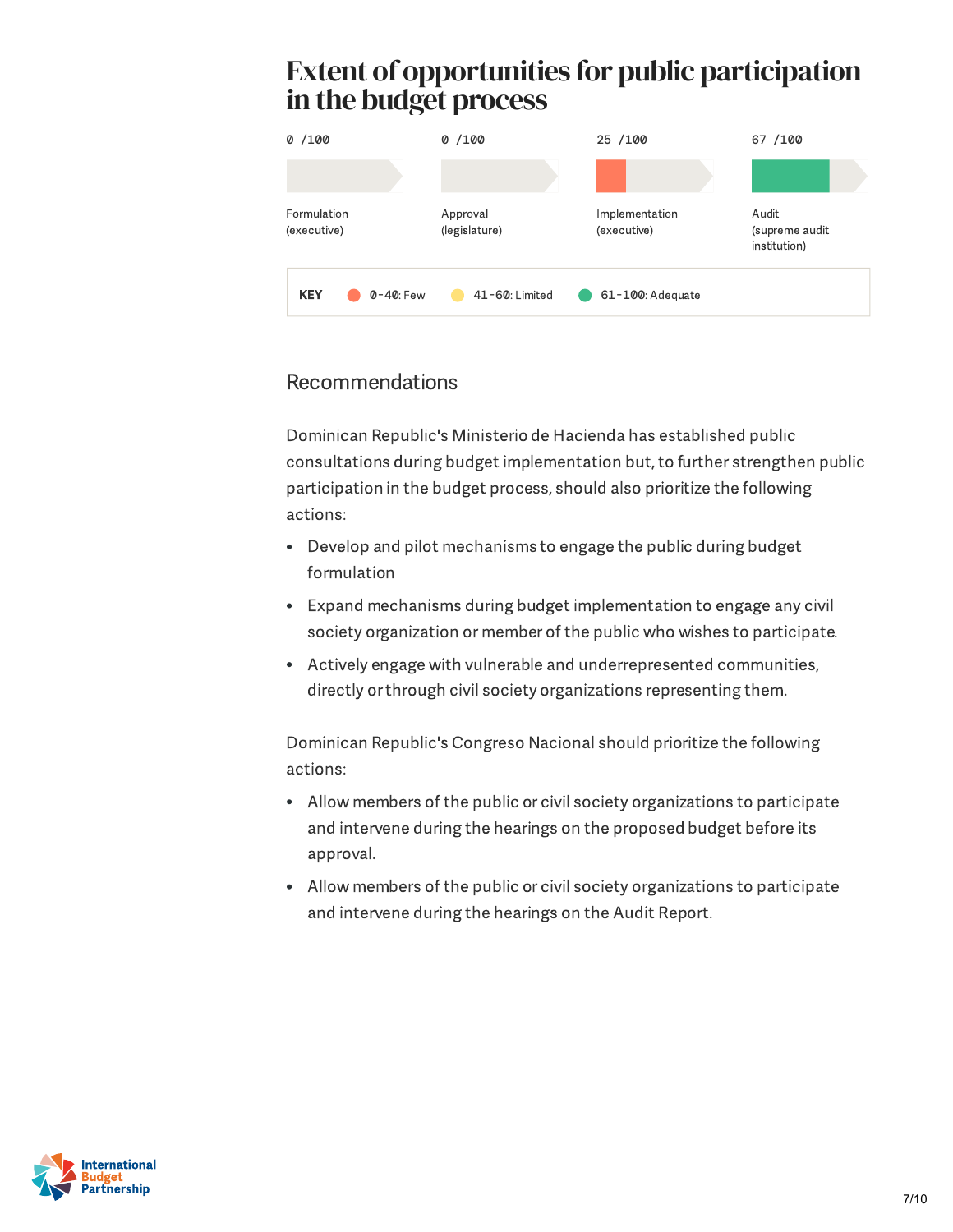## **Budget Oversight**

The OBS examines the role that legislatures and supreme audit institutions (SAIs) play in the budget process and the extent to which they provide oversight; each country is scored on a scale from 0 to 100 based on 18 equally weighted indicators. In addition, the survey collects supplementary information on independent fiscal institutions (see Box).

The legislature and supreme audit institution in Dominican Republic, together, provide adequate oversight during the budget process, with a composite oversight score of 63 (out of 100). Taken individually, the extent of each institution ' s oversight is shown below:



### Recommendations

Dominican Republic's Congreso Nacional provides limited oversight during the planning stage of the budget cycle and adequate oversight during the implementation stage. To further improve oversight, the following actions should be prioritized:

- The National Congress should debate budget policy before the Executive's Budget Proposal is tabled and approve recommendations forthe upcoming budget.
- The Permanent Budget Commission of the National Congress must  $\bullet$ examine the Executive's Budget Proposal and publish reports with its analysis online.

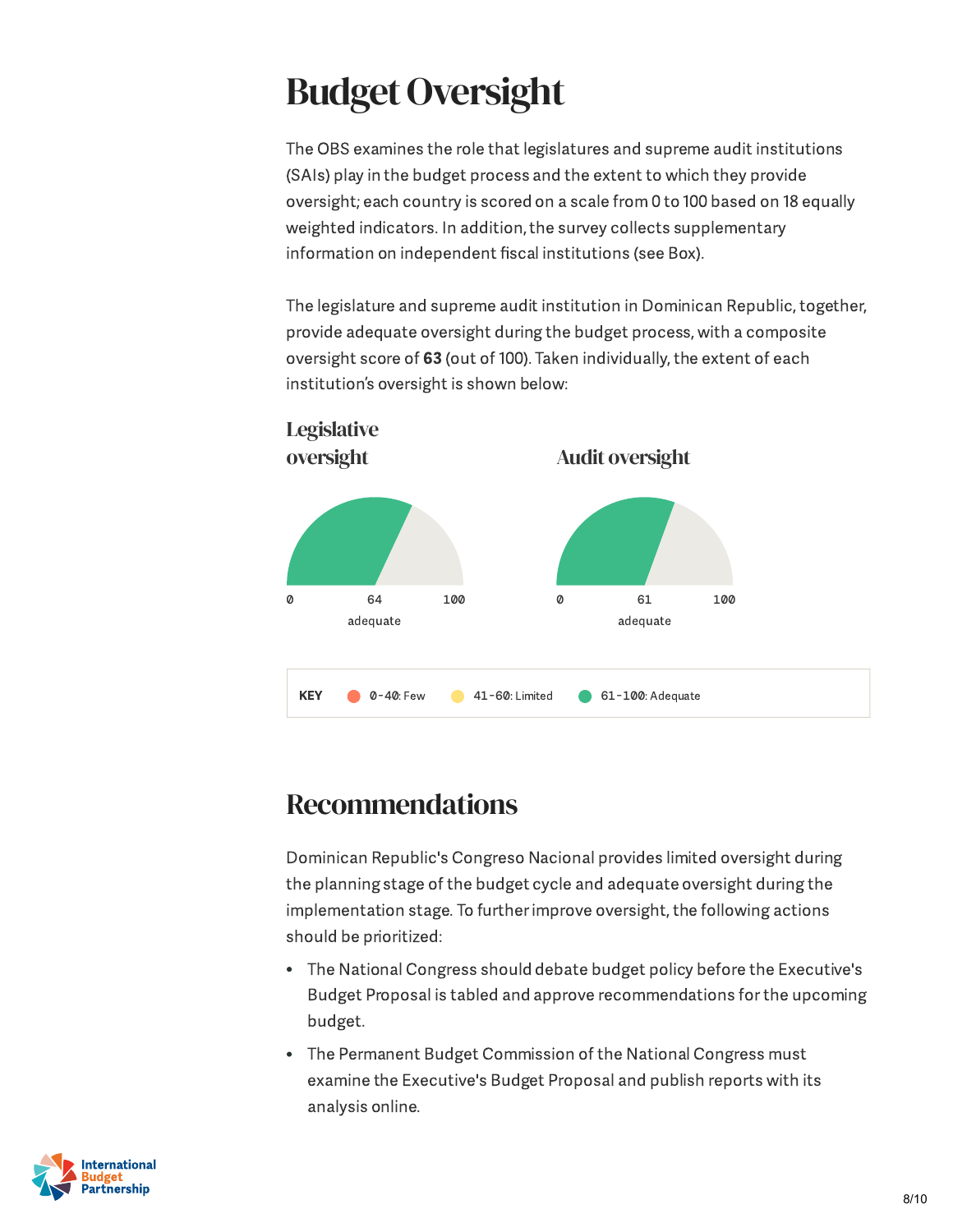A congressional committee or committees should examine in-year budget  $\bullet$ implementation and publish reports with their findings online.

To strengthen independence and improve audit oversight by the Dominican Republic Cámara de Cuentas, the following actions are recommended:

- Ensure the Cámara de Cuentas has adequate funds to carry out its duties, as determined by an independent body (e.g., the legislature or judiciary).
- Ensure audit processes of the Cámara de Cuentas are reviewed by an independent agency.

#### The emerging practice of establishing independent fiscal institutions

Dominican Republic does not have an independent fiscal institution (IFI). IFIs are increasingly recognized as valuable independent and nonpartisan information providers to the Executive and/or Parliament during the budget process.

\*These indicators are \*not\* scored in the Open Budget Survey.